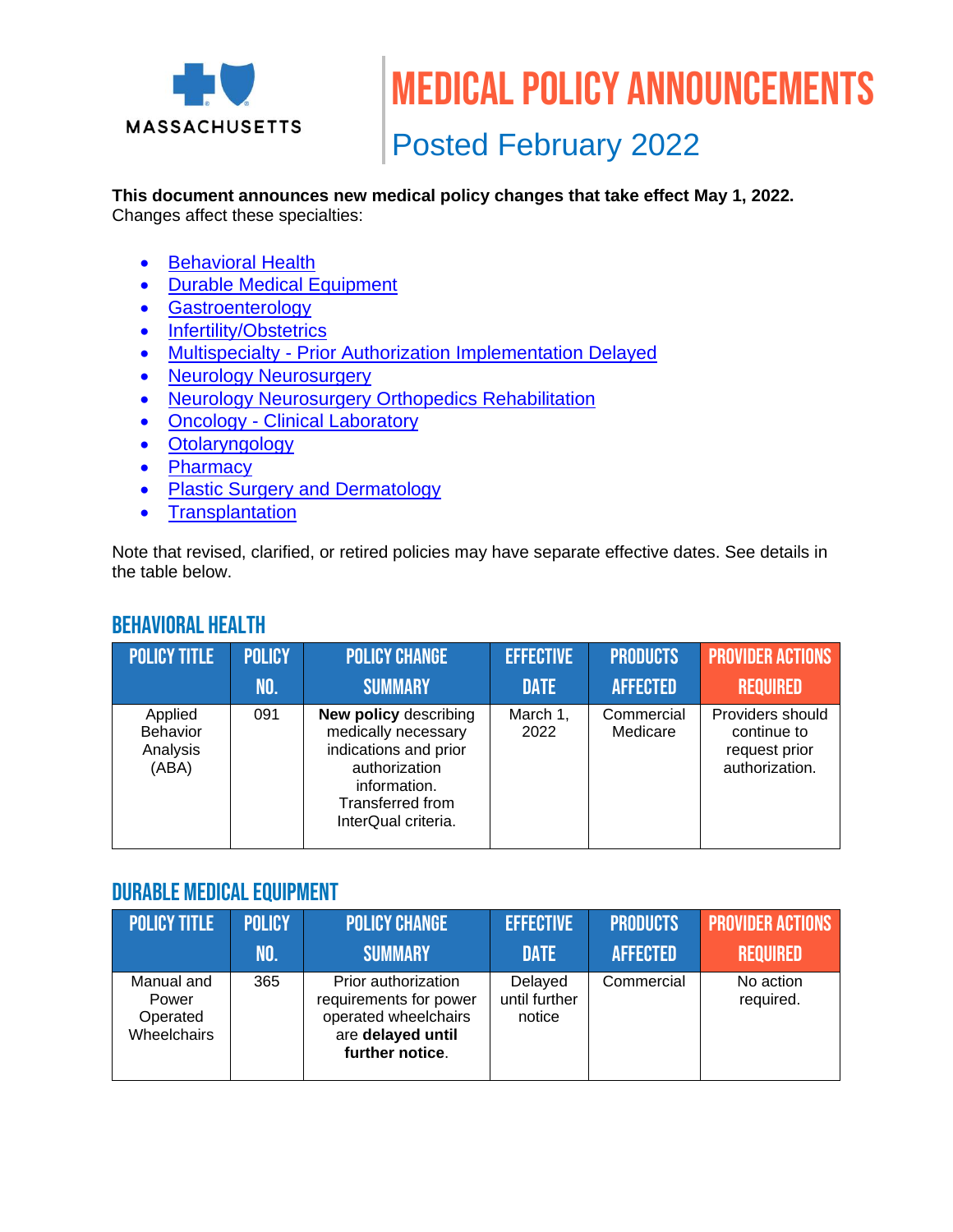### <span id="page-1-0"></span>Gastroenterology

| <b>POLICY TITLE</b>                                                                                                      | <b>POLICY</b> | <b>POLICY CHANGE</b>                                                                                                                                                                                                                            | <b>EFFECTIVE</b> | <b>PRODUCTS</b>        | <b>PROVIDER ACTIONS</b> |
|--------------------------------------------------------------------------------------------------------------------------|---------------|-------------------------------------------------------------------------------------------------------------------------------------------------------------------------------------------------------------------------------------------------|------------------|------------------------|-------------------------|
|                                                                                                                          | NO.           | <b>SUMMARY</b>                                                                                                                                                                                                                                  | <b>DATE</b>      | <b>AFFECTED</b>        | <b>REQUIRED</b>         |
| <b>Wireless</b><br>Capsule<br>Endoscopy to<br>Diagnose<br>Disorders of<br>the Small<br>Bowel,<br>Esophagus,<br>and Colon | 185           | Policy revised.<br>Magnetic capsule<br>endoscopy (NaviCam)<br>added to policy with new<br>indication and<br>investigational policy<br>statement. Title<br>changed to "Wireless<br>Capsule Endoscopy for<br>Gastrointestinal (GI)<br>Disorders." | May 1,<br>2022   | Commercial<br>Medicare | No action<br>required.  |

### <span id="page-1-1"></span>Infertility/Obstetrics

| <b>POLICY TITLE</b>                         | <b>POLICY</b> | <b>POLICY CHANGE</b>                                                                                                                                             | <b>EFFECTIVE</b>    | <b>PRODUCTS</b>        | <b>PROVIDER ACTIONS</b> |
|---------------------------------------------|---------------|------------------------------------------------------------------------------------------------------------------------------------------------------------------|---------------------|------------------------|-------------------------|
|                                             | NO.           | <b>SUMMARY</b>                                                                                                                                                   | <b>DATE</b>         | <b>AFFECTED</b>        | <b>REQUIRED</b>         |
| Assisted<br>Reproductive<br><b>Services</b> | 086           | Policy clarified.<br>Clarification made to<br>additional ICSI criteria<br>section. ICSI is a<br>covered service when<br>done to fertilize<br>cryopreserved eggs. | February 1,<br>2022 | Commercial<br>Medicare | No action<br>required.  |

## <span id="page-1-2"></span>Multispecialty -Prior Authorization Implementation Delayed

| <b>POLICY TITLE</b>                                                 | <b>POLICY</b> | <b>POLICY CHANGE</b>                                                                                                    | <b>EFFECTIVE</b>                   | <b>PRODUCTS</b> | <b>PROVIDER ACTIONS</b> |
|---------------------------------------------------------------------|---------------|-------------------------------------------------------------------------------------------------------------------------|------------------------------------|-----------------|-------------------------|
|                                                                     | NO.           | <b>SUMMARY</b>                                                                                                          | <b>DATE</b>                        | <b>AFFECTED</b> | <b>REQUIRED</b>         |
| Outpatient<br>Prior<br>Authorization<br>Code List for<br>Commercial | 072           | Outpatient prior<br>authorization<br>requirements for<br>Commercial PPO and<br>EPO are delayed until<br>further notice. | Delayed<br>until further<br>notice | Commercial      | No action<br>required.  |

### <span id="page-1-3"></span>Neurology Neurosurgery

| <b>POLICY TITLE</b>              | <b>POLICY</b> | <b>POLICY CHANGE</b>                                            | <b>EFFECTIVE</b> | <b>PRODUCTS</b>        | <b>PROVIDER ACTIONS</b> |
|----------------------------------|---------------|-----------------------------------------------------------------|------------------|------------------------|-------------------------|
|                                  | NO.           | <b>SUMMARY</b>                                                  | <b>DATE</b>      | <b>AFFECTED</b>        | <b>REQUIRED</b>         |
| Laser<br>Interstitial<br>Thermal | 948           | <b>New policy describing</b><br>investigational<br>indications. | May 1,<br>2022   | Commercial<br>Medicare | No action<br>required.  |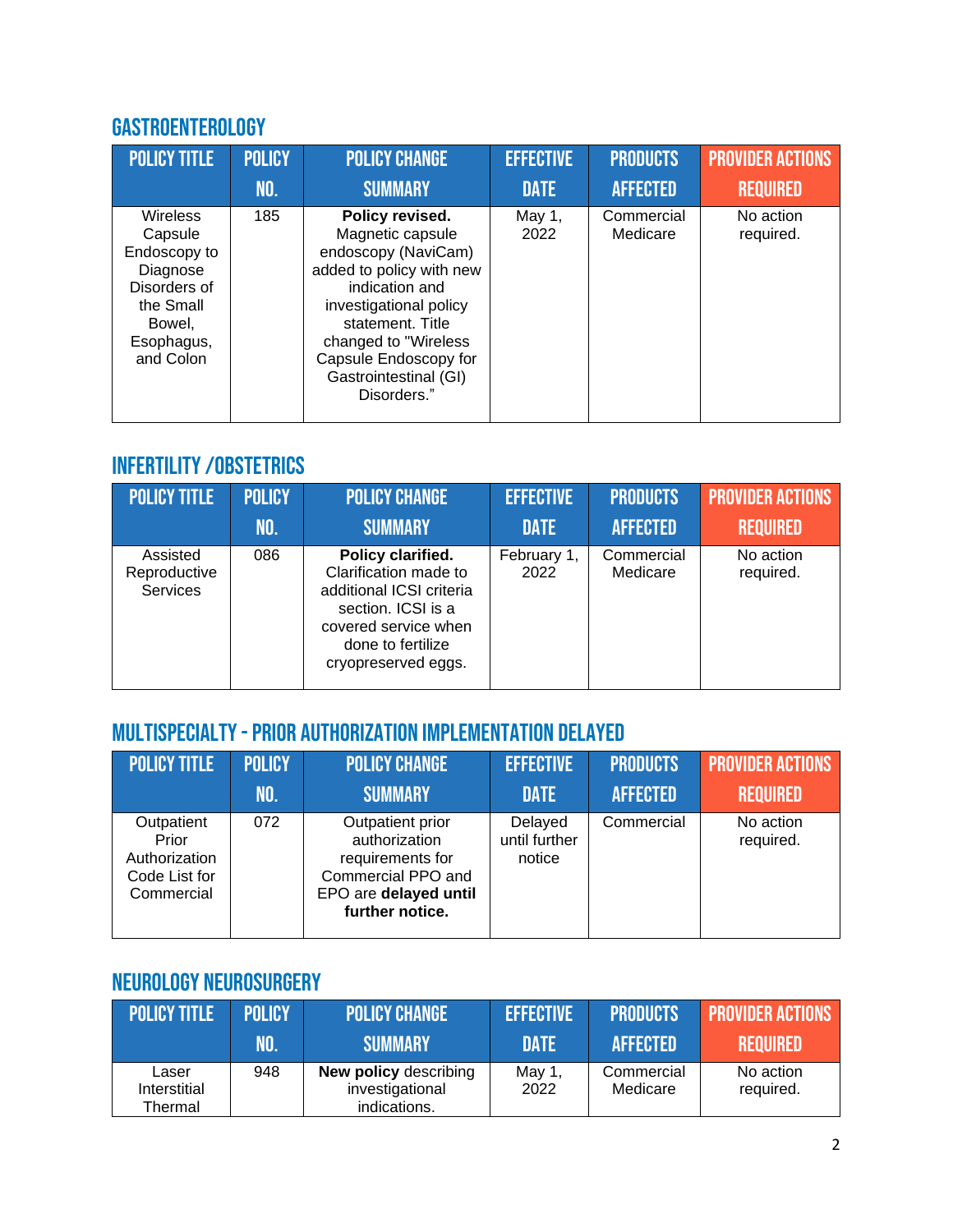| Therapy for<br>Neurological<br>Conditions |  |  |  |  |
|-------------------------------------------|--|--|--|--|
|-------------------------------------------|--|--|--|--|

### <span id="page-2-0"></span>Neurology Neurosurgery Orthopedics Rehabilitation

| <b>POLICY TITLE</b>                                       | <b>POLICY</b> | <b>POLICY CHANGE</b>                                                                                                                                            | <b>EFFECTIVE</b>    | <b>PRODUCTS</b> | <b>PROVIDER ACTIONS</b> |
|-----------------------------------------------------------|---------------|-----------------------------------------------------------------------------------------------------------------------------------------------------------------|---------------------|-----------------|-------------------------|
|                                                           | NO.           | <b>SUMMARY</b>                                                                                                                                                  | <b>DATE</b>         | <b>AFFECTED</b> | <b>REQUIRED</b>         |
| Trans-<br>cutaneous<br>Electrical<br>Nerve<br>Stimulation | 003           | Policy revised. New<br>investigational<br>indications described for<br>TENS devices for<br>essential tremor and<br>attention deficit<br>hyperactivity disorder. | February 1,<br>2022 | Commercial      | No action<br>required.  |

### <span id="page-2-1"></span>Oncology Clinical laboratory

| <b>POLICY TITLE</b>                                                                          | <b>POLICY</b> | <b>POLICY CHANGE</b>                                                                       | <b>EFFECTIVE</b>    | <b>PRODUCTS</b>        | <b>PROVIDER ACTIONS</b> |
|----------------------------------------------------------------------------------------------|---------------|--------------------------------------------------------------------------------------------|---------------------|------------------------|-------------------------|
|                                                                                              | NO.           | <b>SUMMARY</b>                                                                             | <b>DATE</b>         | <b>AFFECTED</b>        | <b>REQUIRED</b>         |
| Medical<br>Technology<br>Assessment<br>Investigational<br>(Non-<br>Covered)<br>Services List | 400           | Policy clarified.<br>NavDx DNA Blood Test<br>for Detection of HPV-<br>driven Cancer added. | February 1,<br>2022 | Commercial<br>Medicare | No action<br>required.  |

### <span id="page-2-2"></span>Otolaryngology

| <b>POLICY TITLE</b>                                                  | <b>POLICY</b> | <b>POLICY CHANGE</b>                                                                                                                                                                                                               | <b>EFFECTIVE</b>   | <b>PRODUCTS</b>        | <b>PROVIDER ACTIONS</b> |
|----------------------------------------------------------------------|---------------|------------------------------------------------------------------------------------------------------------------------------------------------------------------------------------------------------------------------------------|--------------------|------------------------|-------------------------|
|                                                                      | <b>NO.</b>    | <b>SUMMARY</b>                                                                                                                                                                                                                     | <b>DATE</b>        | <b>AFFECTED</b>        | <b>REQUIRED</b>         |
| Medical<br>Technology<br>Assessment<br>Noncovered<br><b>Services</b> | 400           | Policy clarified. Code<br>42975 removed from<br><b>Medical Technology</b><br>Assessment<br>Noncovered Services<br>List.<br>42975 Diagnostic sleep<br>endoscopy with<br>evaluation of velum,<br>pharynx, tongue base,<br>and larynx | January 1,<br>2022 | Commercial<br>Medicare | No action<br>required.  |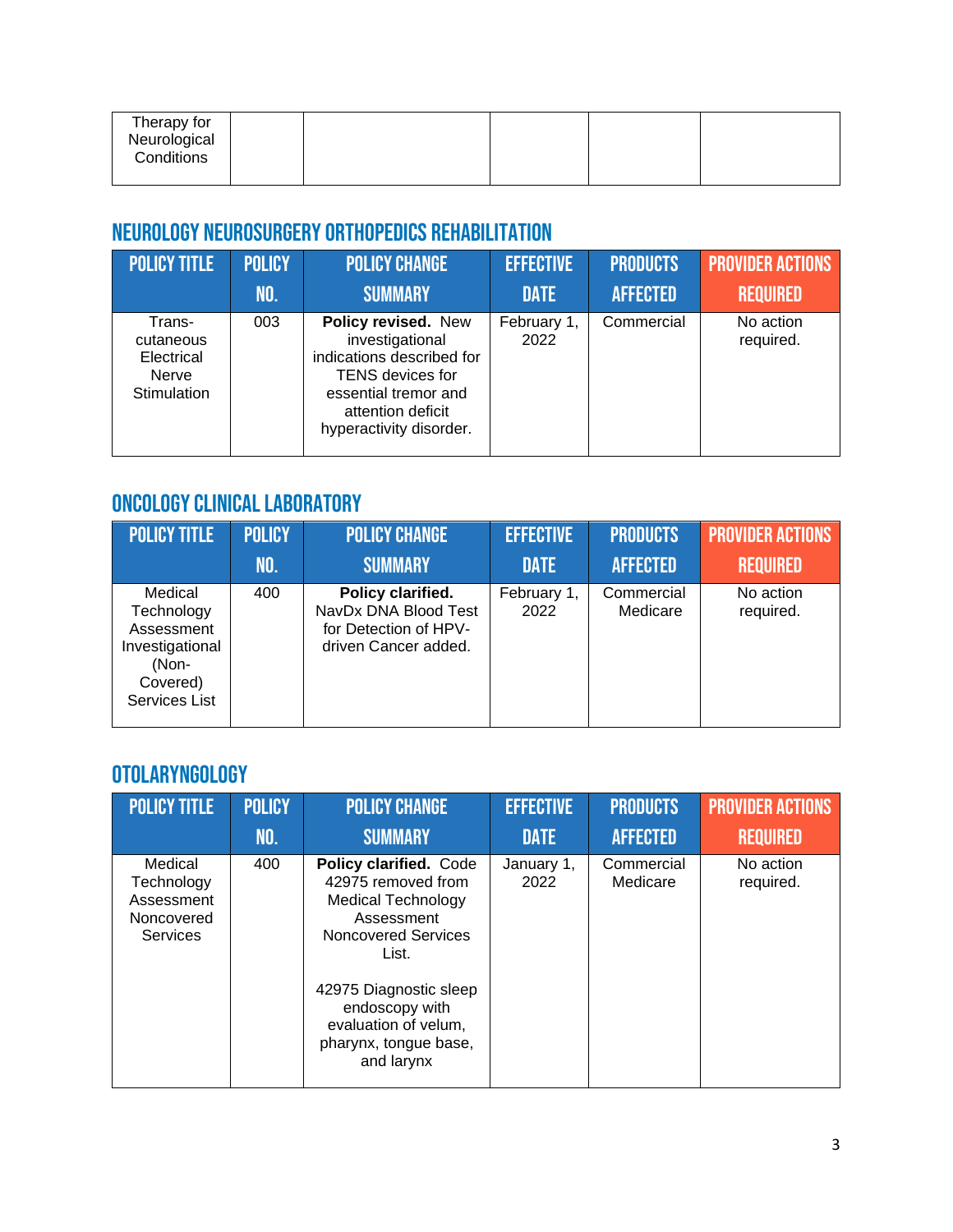#### <span id="page-3-0"></span>**PHARMACY**

| <b>POLICY TITLE</b>           | <b>POLICY</b> | <b>POLICY CHANGE</b>                                                                                                                                                             | <b>EFFECTIVE</b> | <b>PRODUCTS</b> | <b>PROVIDER ACTIONS</b>                                                                        |
|-------------------------------|---------------|----------------------------------------------------------------------------------------------------------------------------------------------------------------------------------|------------------|-----------------|------------------------------------------------------------------------------------------------|
|                               | NO.           | <b>SUMMARY</b>                                                                                                                                                                   | <b>DATE</b>      | <b>AFFECTED</b> | <b>REQUIRED</b>                                                                                |
| Immune<br>Modulating<br>Drugs | 004           | Policy revised. In<br>accordance with the<br>FDA change, JAK<br>inhibitors Xeljanz and<br>Rinvoq will transition to<br>the non-preferred in the<br>respective disease<br>states. | March 1,<br>2022 | Commercial      | Prior authorization<br>will continue in the<br>same process in<br>line with the FDA<br>change. |

### <span id="page-3-1"></span>Plastic Surgery and Dermatology

| <b>POLICY TITLE</b>                                     | <b>POLICY</b> | <b>POLICY CHANGE</b>                                                                                                                | <b>EFFECTIVE</b>    | <b>PRODUCTS</b>        | <b>PROVIDER ACTIONS</b> |
|---------------------------------------------------------|---------------|-------------------------------------------------------------------------------------------------------------------------------------|---------------------|------------------------|-------------------------|
|                                                         | NO.           | <b>SUMMARY</b>                                                                                                                      | <b>DATE</b>         | <b>AFFECTED</b>        | <b>REQUIRED</b>         |
| Bioengineered<br>Skin and Soft<br>Tissue<br>Substitutes | 663           | Policy clarified to<br>include a list of<br>allogeneic acellular<br>dermal matrix products<br>for breast reconstructive<br>surgery. | February 1,<br>2022 | Commercial<br>Medicare | No action<br>required.  |

#### <span id="page-3-2"></span>**TRANSPLANTATION**

| <b>POLICY TITLE</b>                     | <b>POLICY</b> | <b>POLICY CHANGE</b>                                                                           | <b>EFFECTIVE</b> | <b>PRODUCTS</b>        | <b>PROVIDER ACTIONS</b> |
|-----------------------------------------|---------------|------------------------------------------------------------------------------------------------|------------------|------------------------|-------------------------|
|                                         | NO.           | <b>SUMMARY</b>                                                                                 | <b>DATE</b>      | <b>AFFECTED</b>        | <b>REQUIRED</b>         |
| Immune Cell<br><b>Function</b><br>Assay | 182           | Policy clarified.<br>Statements reworded<br>for clarity but intent of<br>statements unchanged. | May 1,<br>2022   | Commercial<br>Medicare | No action<br>required.  |

#### **New 2022 Category III CPT Codes**

**All** category III CPT Codes, including new 2022 codes, are **non-covered** unless they are explicitly described as "medically necessary" in a BCBSMA medical policy. To search for a particular code, click the following link:

<https://www.bluecrossma.org/medical-policies/>

and type the code in the search box on the page. Consult the coverage statement of any associated medical policy. *If there is no associated policy, the code is non-covered***.**

A full draft version of each policy is available only by request, to ordering participating clinician providers, one month prior to the effective date of the policy. To request draft policies, contact Medical Policy Administration at **ebr@bcbsma.com**.